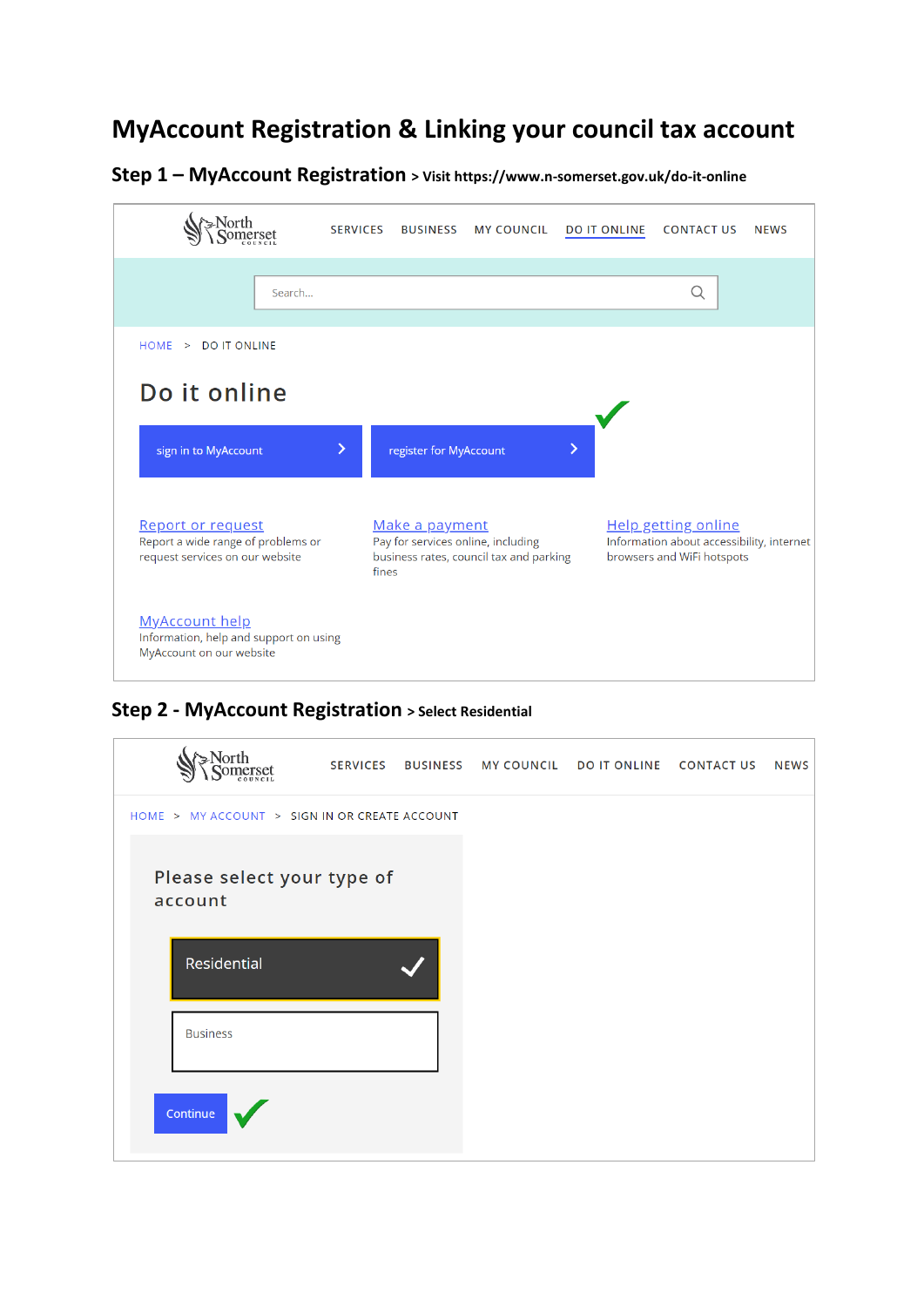|                                 |                                                 | <b>SERVICES</b>       | <b>BUSINESS MY COUNCIL</b>            | <b>DO IT ONLINE</b> | <b>CONTACT US</b> | <b>NEWS</b> |
|---------------------------------|-------------------------------------------------|-----------------------|---------------------------------------|---------------------|-------------------|-------------|
|                                 | HOME > MY ACCOUNT > SIGN IN OR CREATE ACCOUNT   |                       |                                       |                     |                   |             |
| address<br><b>Email Address</b> | Sign in with your email<br><b>Email Address</b> |                       | Don't have an account?<br>Sign up now |                     |                   |             |
| Password<br>Password<br>Sign in |                                                 | Forgot your password? |                                       |                     |                   |             |

**Step 3 - MyAccount Registration > Sign up now** 

**Step 4 - MyAccount Registration > Add your email & select sign up now**

| nerset                                        |  | SERVICES BUSINESS MYCOUNCIL DOIT ONLINE CONTACTUS | <b>NEWS</b> |  |
|-----------------------------------------------|--|---------------------------------------------------|-------------|--|
| HOME > MY ACCOUNT > SIGN IN OR CREATE ACCOUNT |  |                                                   |             |  |
| <b>Email address</b><br>Email address         |  |                                                   |             |  |
| Send verification code                        |  |                                                   |             |  |
| Cancel                                        |  |                                                   |             |  |
| Privacy policy                                |  |                                                   |             |  |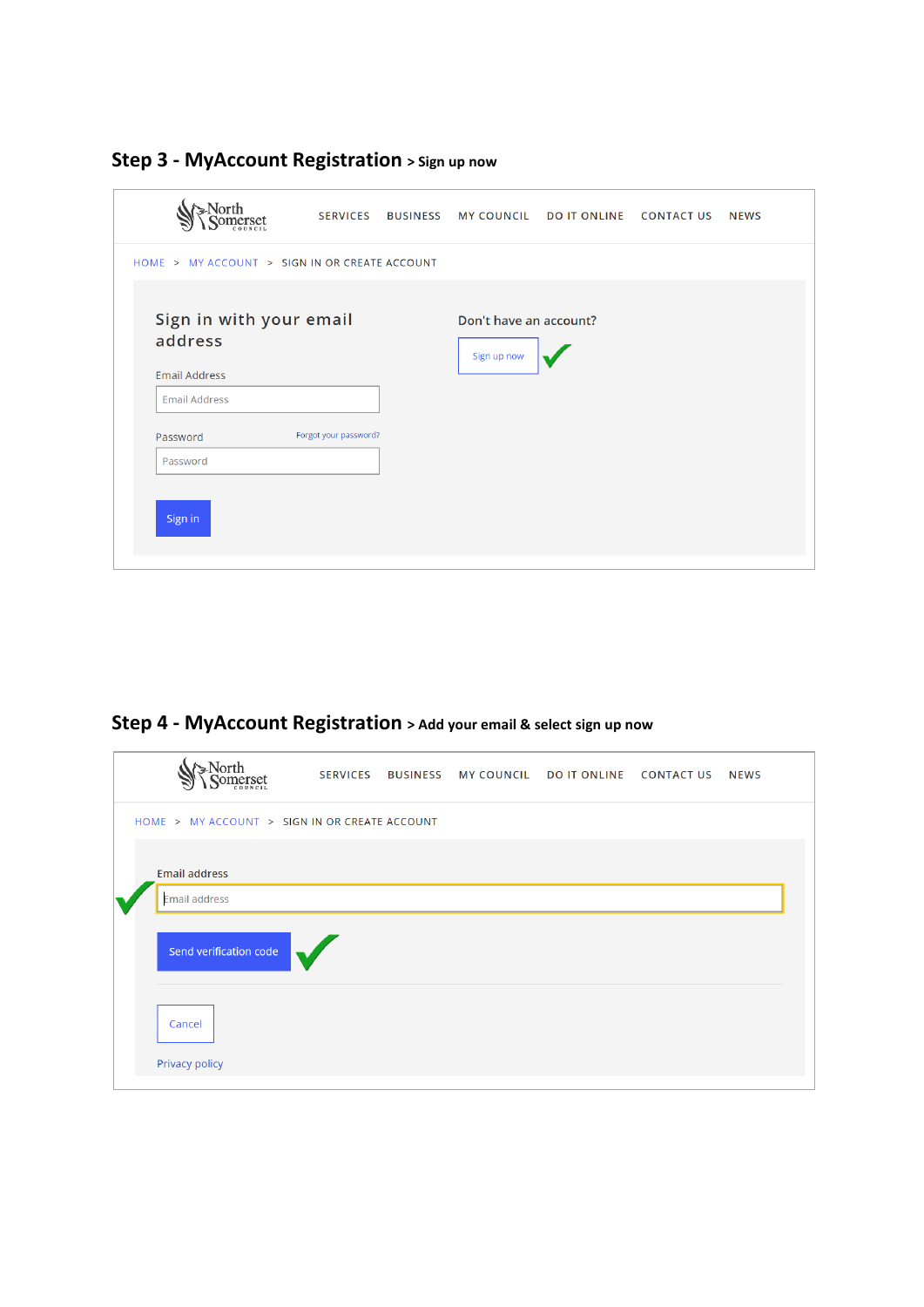| ≥North                                        | <b>SERVICES</b> | <b>BUSINESS</b> | <b>MY COUNCIL</b> | <b>DO IT ONLINE</b> | <b>CONTACT US</b> | <b>NEWS</b> |
|-----------------------------------------------|-----------------|-----------------|-------------------|---------------------|-------------------|-------------|
| HOME > MY ACCOUNT > SIGN IN OR CREATE ACCOUNT |                 |                 |                   |                     |                   |             |
| <b>Email address</b>                          |                 |                 |                   |                     |                   |             |
| youremailhere@gmail.com                       |                 |                 |                   |                     |                   |             |
| <b>Enter verification code</b>                |                 |                 |                   |                     |                   |             |
| <b>Enter verification code</b>                |                 |                 |                   |                     |                   |             |
| Send new code                                 | Verify code     |                 |                   |                     |                   |             |
| Cancel                                        |                 |                 |                   |                     |                   |             |
| Privacy policy                                |                 |                 |                   |                     |                   |             |

## **Step 5 - MyAccount Registration > Check your email and add the verification code**

## **Step 6 – MyAccount registration > Add your details & select create**

|                                               | SERVICES BUSINESS | <b>MY COUNCIL</b> | DO IT ONLINE CONTACT US NEWS |  |
|-----------------------------------------------|-------------------|-------------------|------------------------------|--|
| HOME > MY ACCOUNT > SIGN IN OR CREATE ACCOUNT |                   |                   |                              |  |
| <b>Email address</b>                          |                   |                   |                              |  |
|                                               |                   |                   |                              |  |
| Title                                         |                   |                   |                              |  |
| Title                                         |                   |                   |                              |  |
| <b>Given Name</b>                             |                   |                   |                              |  |
| <b>Given Name</b>                             |                   |                   |                              |  |
| Surname                                       |                   |                   |                              |  |
| Surname                                       |                   |                   |                              |  |
| New password                                  |                   |                   |                              |  |
| New password                                  |                   |                   |                              |  |
| Confirm new password                          |                   |                   |                              |  |
| Confirm new password                          |                   |                   |                              |  |
| I have read and understood the privacy policy |                   |                   |                              |  |
| Create<br>Cancel                              |                   |                   |                              |  |
| Privacy policy                                |                   |                   |                              |  |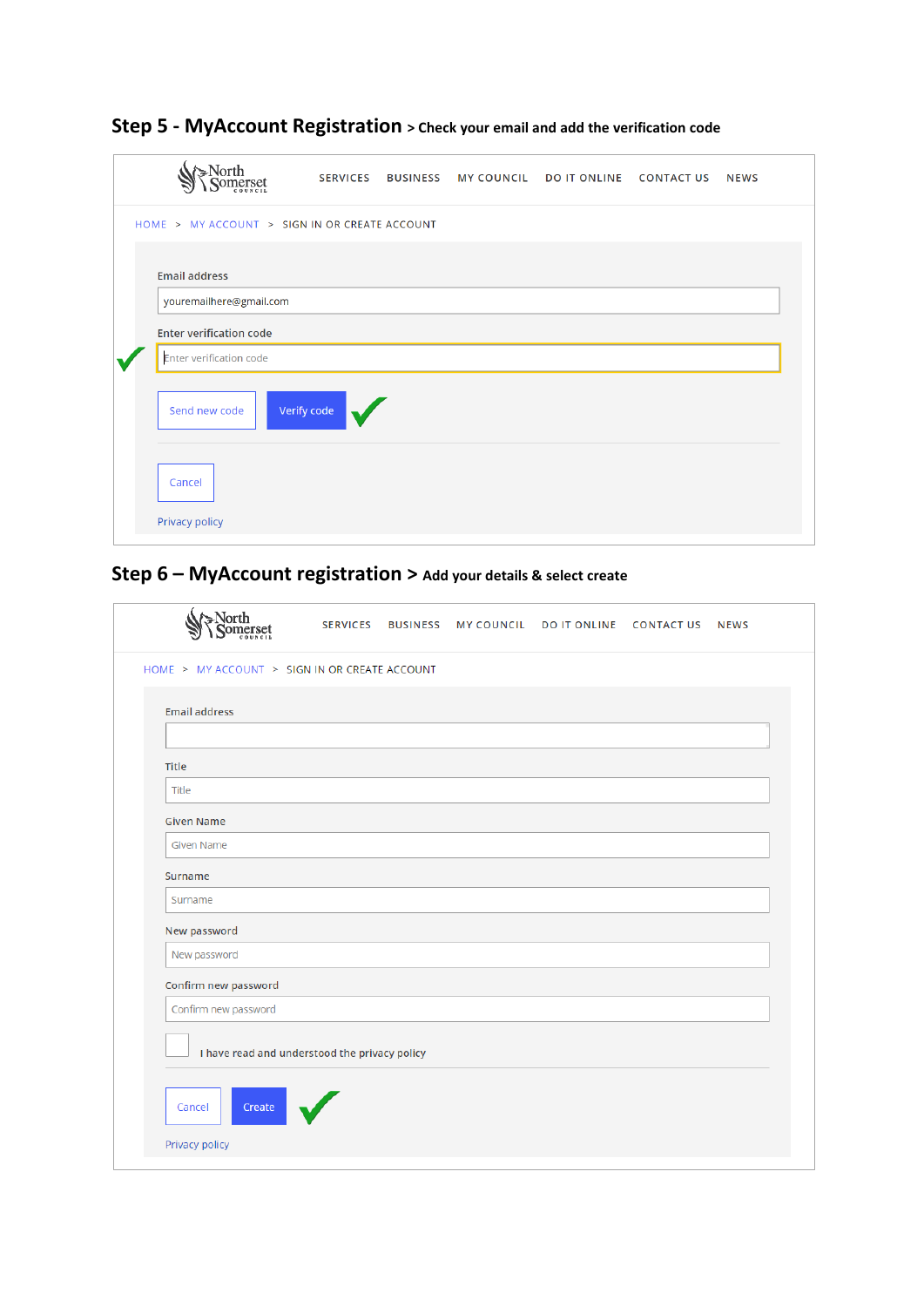### **Step 7 – MyAccount registration > you are now registered for MyAccount, you now need to link your council tax account > select Council tax and benefits**

|                                                                                                                 | <b>SERVICES</b> | <b>BUSINESS</b>        | <b>MY COUNCIL</b>                                                                                                | <b>DO IT ONLINE</b>     | <b>CONTACT US</b>                                                        | <b>NEWS</b>                     |
|-----------------------------------------------------------------------------------------------------------------|-----------------|------------------------|------------------------------------------------------------------------------------------------------------------|-------------------------|--------------------------------------------------------------------------|---------------------------------|
|                                                                                                                 |                 |                        |                                                                                                                  |                         |                                                                          | Hello Mr John Smith<br>Sign out |
| HOME > MY ACCOUNT                                                                                               |                 |                        |                                                                                                                  |                         |                                                                          |                                 |
| Mr John Smith                                                                                                   |                 |                        |                                                                                                                  |                         |                                                                          |                                 |
| <b>Update my details</b>                                                                                        |                 |                        | X                                                                                                                | Youremailhere@gmail.com |                                                                          |                                 |
| <b>Council Tax and benefits</b><br>Manage your Council Tax, Council Tax<br>support and Housing benefit accounts |                 | services and much more | <b>Report and request services</b><br>Order new bins, report issues such as<br>potholes and fly-tipping, request | My history              | View the status of any requests and view<br>changes made to your account |                                 |
| <b>Account settings</b><br>Change your password, change your<br>email address or delete your account            |                 | Need help?             |                                                                                                                  |                         |                                                                          |                                 |

## **Step 8 – Linking your council tax account > select Council tax**

|                                                                                                                                                                                                          | <b>SERVICES</b> | <b>BUSINESS</b>         | <b>MY COUNCIL</b> | <b>DO IT ONLINE</b> | <b>CONTACT US</b> | <b>NEWS</b>                     |
|----------------------------------------------------------------------------------------------------------------------------------------------------------------------------------------------------------|-----------------|-------------------------|-------------------|---------------------|-------------------|---------------------------------|
|                                                                                                                                                                                                          |                 |                         |                   |                     |                   | Hello Mr John Smith<br>Sign out |
| HOME > MY ACCOUNT > COUNCIL TAX AND BENEFITS                                                                                                                                                             |                 |                         |                   |                     |                   |                                 |
| The Council Tax and Benefits self-service portal is updated between 3:30am and 6:30am and is not available for this period of<br>3 hours. You can access the service at any time outside of these hours. |                 |                         |                   |                     |                   |                                 |
| <b>Council Tax</b>                                                                                                                                                                                       |                 | <b>Benefit services</b> |                   |                     |                   |                                 |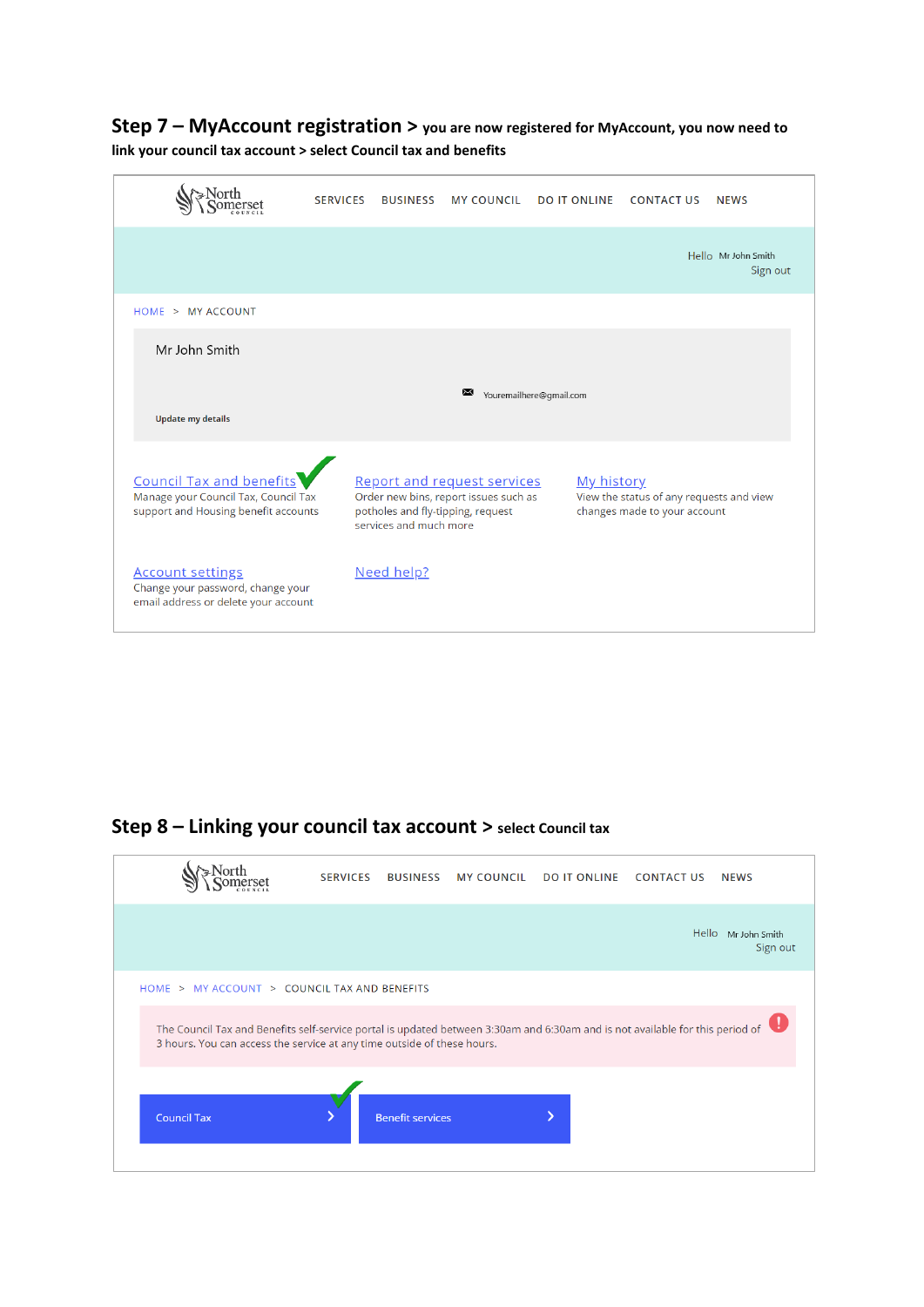### **Step 9 – Linking your council tax account > you will land on this page > select Register to**

#### **use additional Council Tax services**

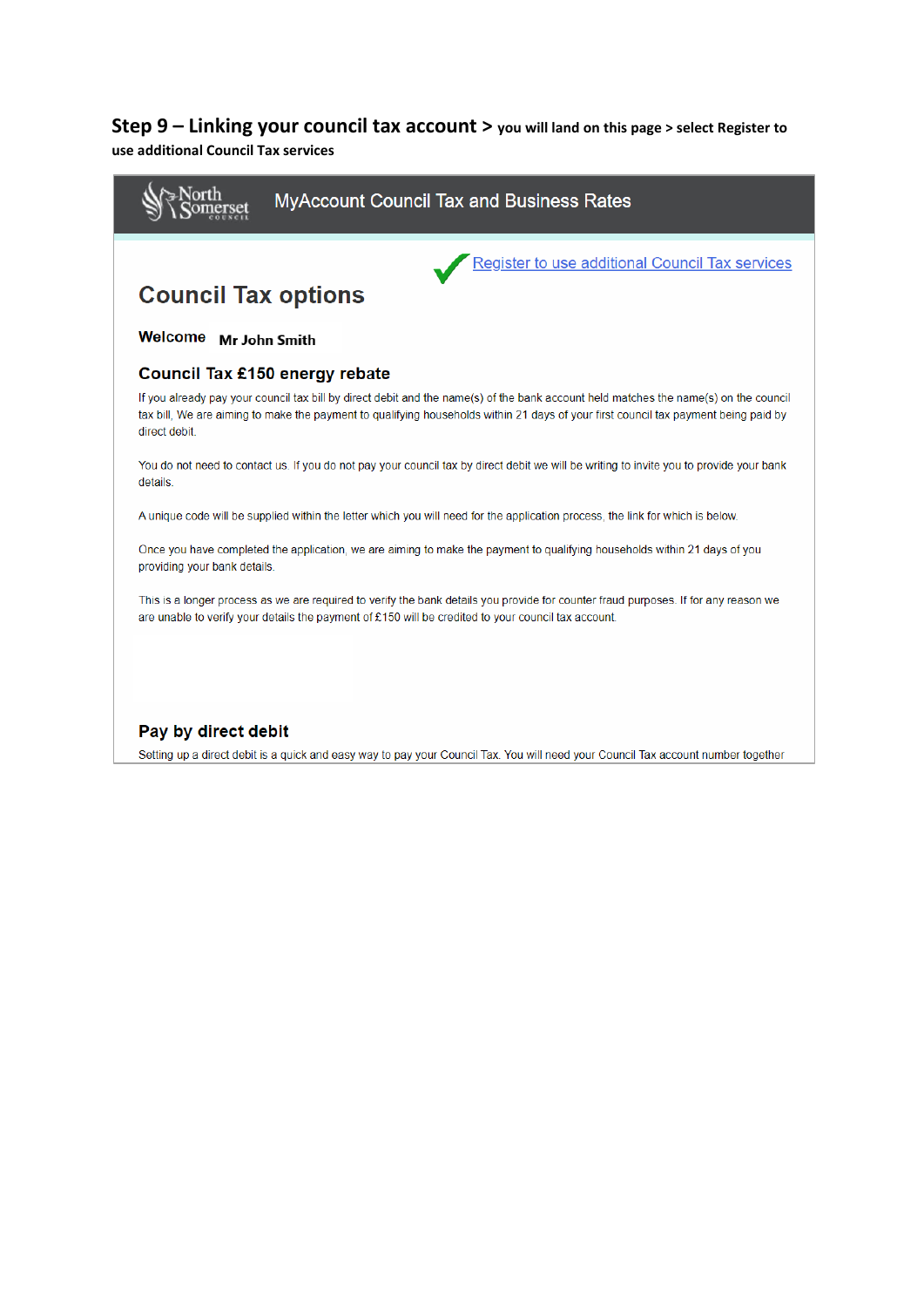| <b>MyAccount Council Tax and Business Rates</b>              |
|--------------------------------------------------------------|
| <b>O</b> Previous                                            |
| <b>Register</b>                                              |
| Are you registering the account as a person or organisation? |
| O Organisation<br>$\bigcirc$ Person                          |
| NEXT                                                         |
| <b>Cookies</b><br>Contact us                                 |
|                                                              |

# Step 10 - Linking your council tax account > select person & next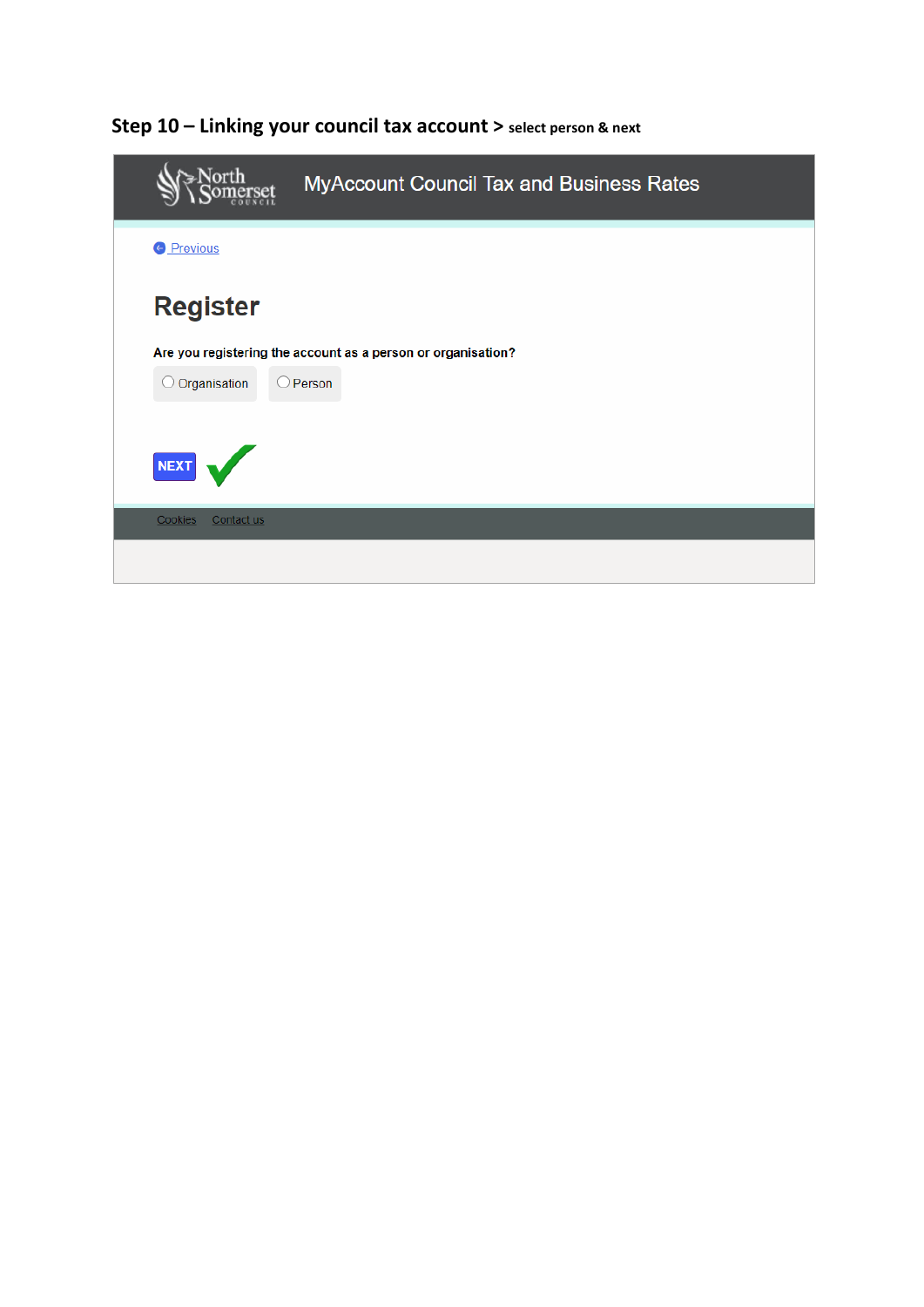### **Step 11 – Linking your council tax account > add your name and council tax account number**

|                                                                | MyAccount Council Tax and Business Rates                              |
|----------------------------------------------------------------|-----------------------------------------------------------------------|
| <b>O</b> Previous                                              |                                                                       |
| <b>Register</b>                                                |                                                                       |
| Are you registering the account as a person or organisation?   |                                                                       |
| Organisation<br><b>O</b> Person                                |                                                                       |
| <b>First name</b>                                              |                                                                       |
| Last name                                                      |                                                                       |
| Council Tax reference number<br>This can be found on your bill |                                                                       |
|                                                                | begins with a 5. is available on<br>your bill or energy rebate invite |
| <b>NEXT</b>                                                    |                                                                       |
|                                                                |                                                                       |
| Contact us<br>Cookies                                          |                                                                       |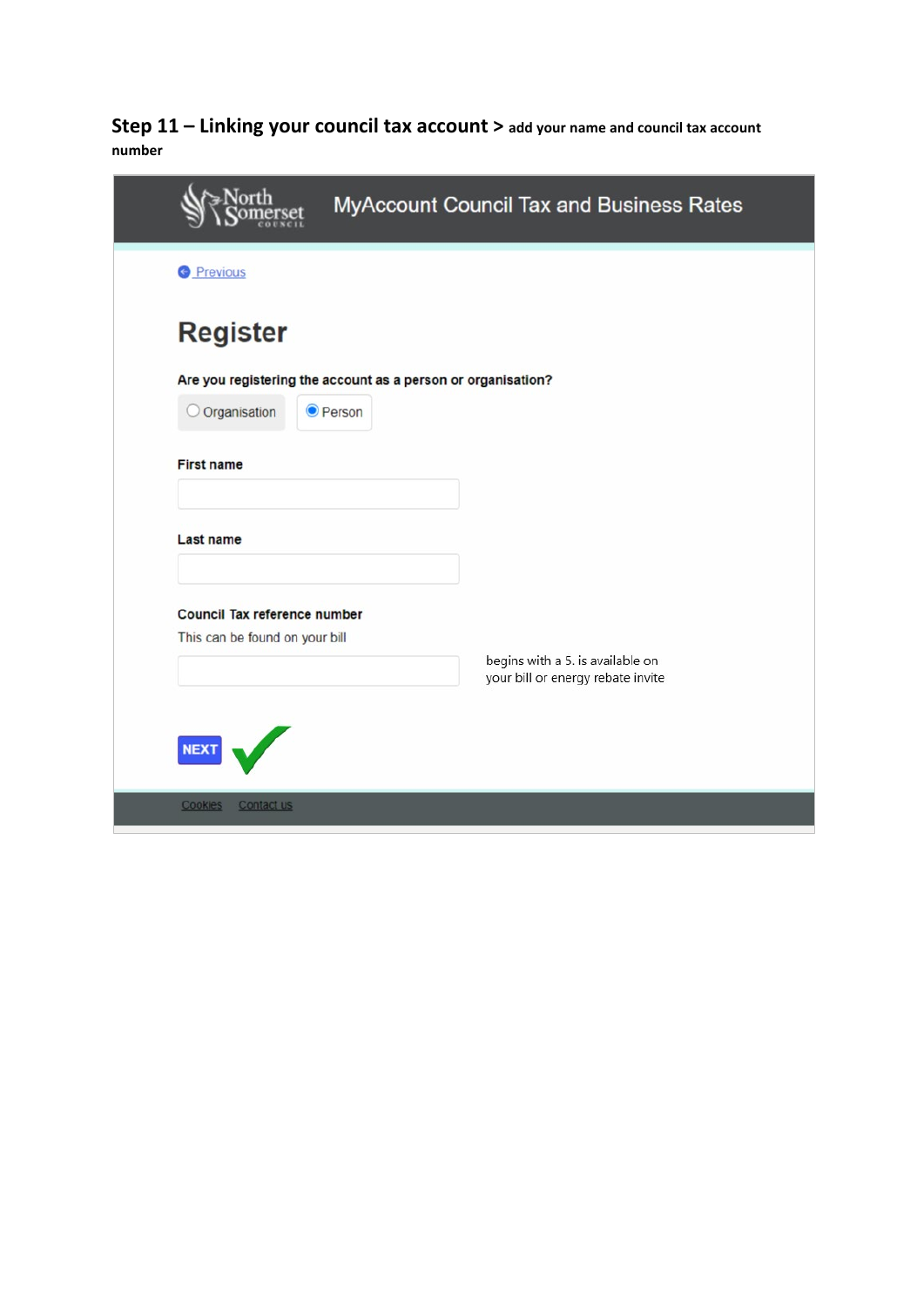### **Step 12 – Linking your council tax account > complete 2 security questions. The online reference/key can be found on your bill or energy reminder**

|                                                         | MyAccount Council Tax and Business Rates                                                                                   |
|---------------------------------------------------------|----------------------------------------------------------------------------------------------------------------------------|
| <b>O</b> Previous                                       |                                                                                                                            |
| <b>Security questions</b>                               |                                                                                                                            |
| Enter answers to at least 2 of the following questions. |                                                                                                                            |
| Online reference/key                                    |                                                                                                                            |
| This can be found on your last bill or recovery notice  |                                                                                                                            |
|                                                         |                                                                                                                            |
| <b>Current postcode</b>                                 |                                                                                                                            |
|                                                         |                                                                                                                            |
|                                                         | Last three digits of a telephone number you have previously registered with us                                             |
|                                                         |                                                                                                                            |
| Debit.                                                  | Last three digits of your bank account number, if you are currently a Direct Debit payer or have previously paid by Direct |
|                                                         |                                                                                                                            |
|                                                         |                                                                                                                            |
|                                                         |                                                                                                                            |
|                                                         |                                                                                                                            |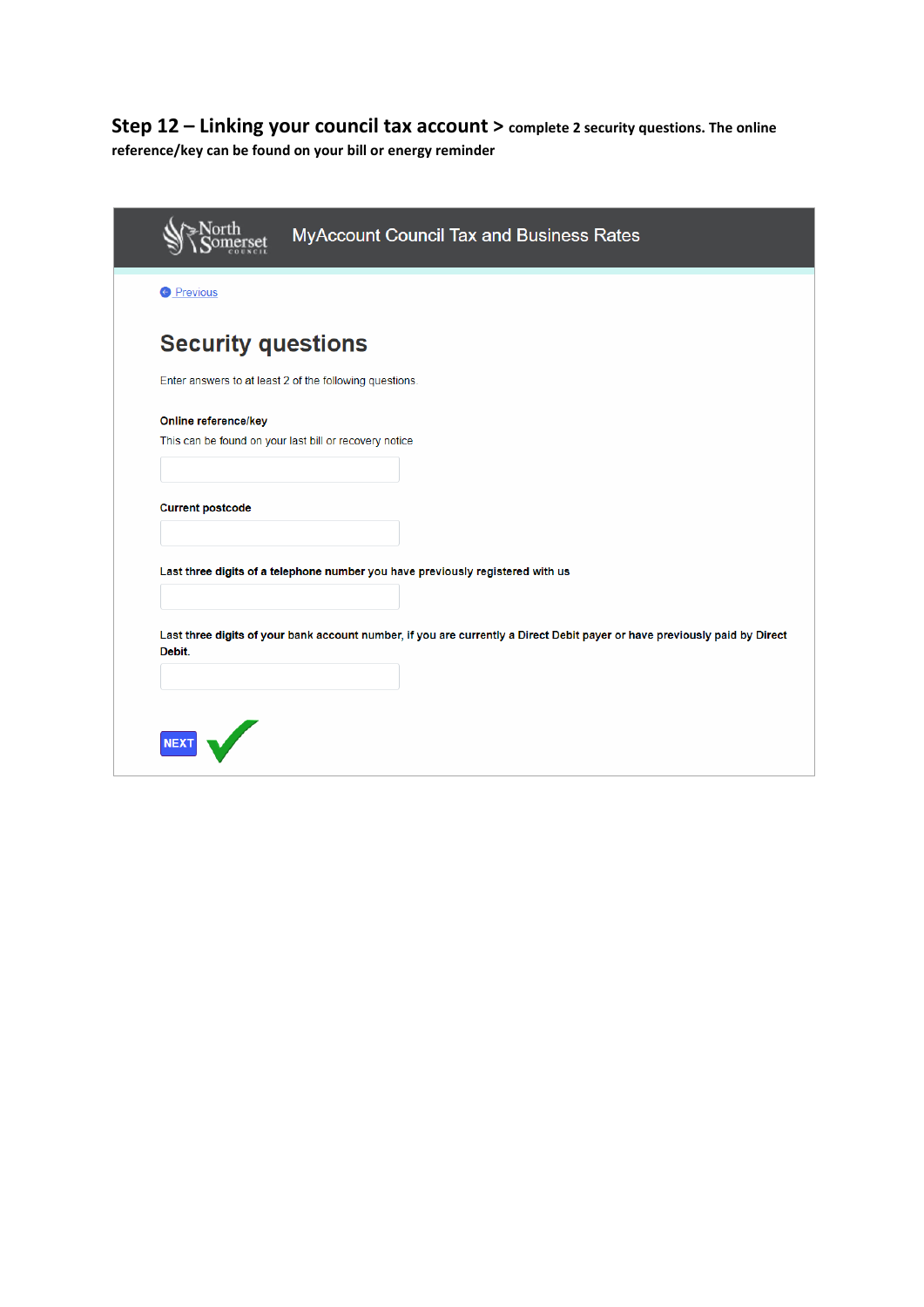|                                                          | <b>MyAccount Council Tax and Business Rates</b>                  |  |
|----------------------------------------------------------|------------------------------------------------------------------|--|
| <b>O</b> Previous                                        |                                                                  |  |
| <b>Register</b>                                          |                                                                  |  |
| <b>Email address</b>                                     |                                                                  |  |
| youremailhere@gmail.com                                  |                                                                  |  |
| <b>Confirm email address</b>                             |                                                                  |  |
| youremailhere@gmail.com                                  |                                                                  |  |
| Apply for paperless billing                              |                                                                  |  |
| On selecting this option no paper bills will be received |                                                                  |  |
| ● Yes<br>$\bigcirc$ No                                   |                                                                  |  |
|                                                          |                                                                  |  |
|                                                          | Mull agree with the terms and conditions (opens in a new window) |  |
|                                                          |                                                                  |  |
|                                                          |                                                                  |  |
| <b>SUBMIT</b>                                            |                                                                  |  |

**Step 13 – Linking your council tax account > add your email address and select submit**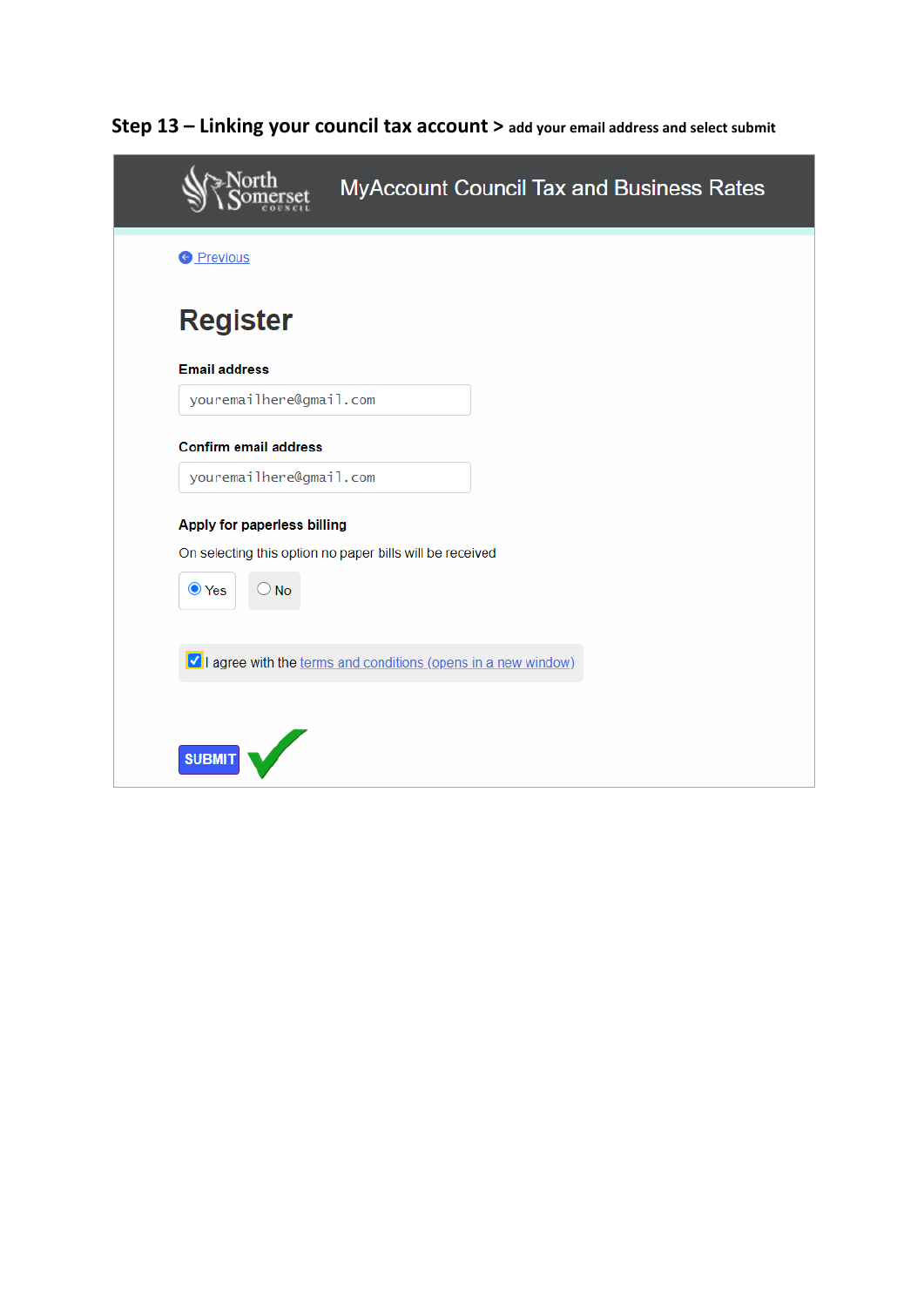**Step 14 – Linking your council tax account > your Council Tax registration is complete > select next**

|                       | MyAccount Council Tax and Business Rates                                     |
|-----------------------|------------------------------------------------------------------------------|
|                       |                                                                              |
|                       | <b>Registration complete</b><br>Your registration request has been accepted. |
| <b>NEXT</b>           |                                                                              |
| Cookies<br>Contact us |                                                                              |
|                       |                                                                              |
|                       |                                                                              |
|                       |                                                                              |
|                       |                                                                              |
|                       |                                                                              |
|                       |                                                                              |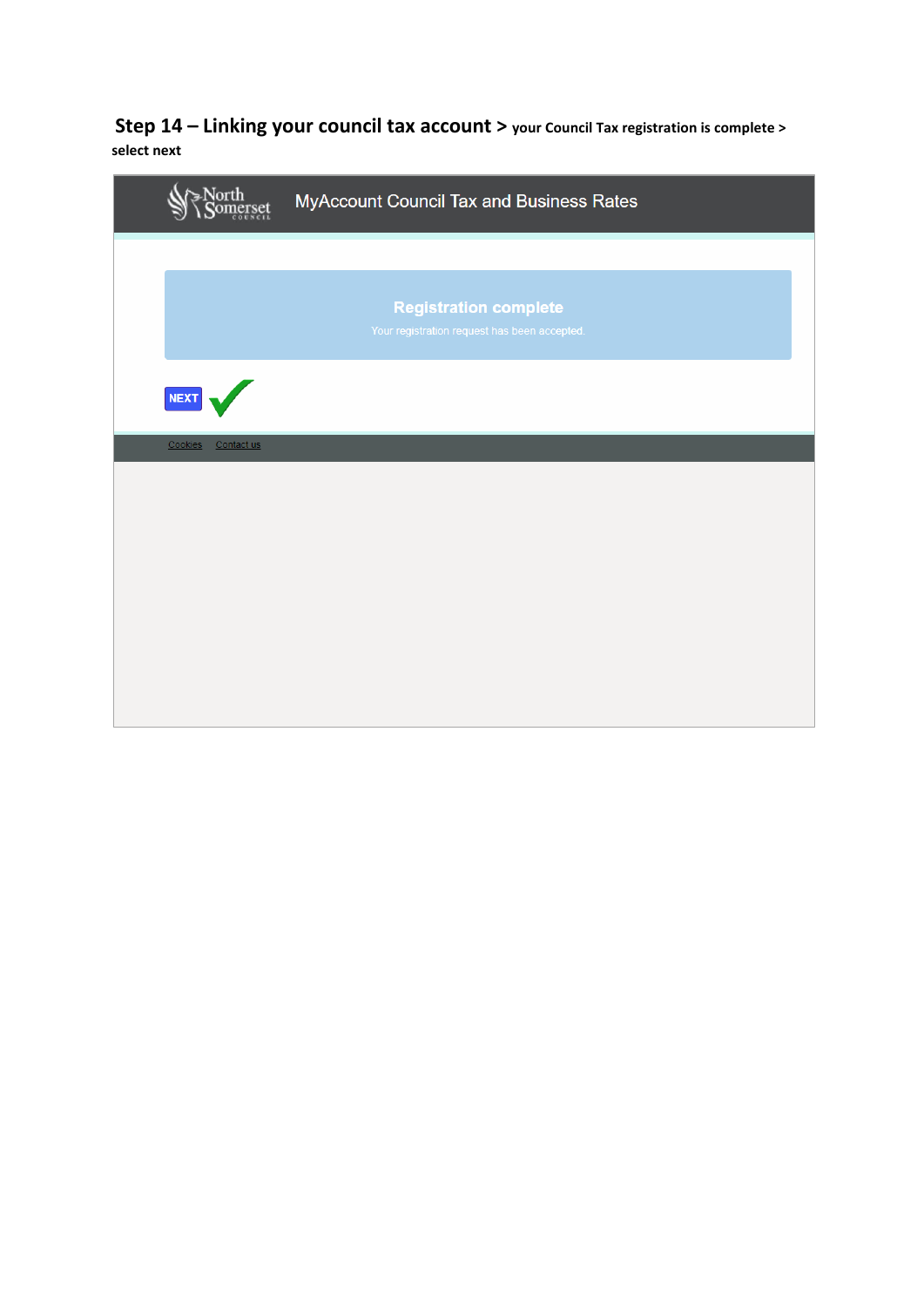Step 15 - Linking your council tax account > once in your council tax account - you will see a number of options, including the energy rebate application > select Council tax energy rebate application

#### Other account details

 $\bigcirc$  Show all Show all with a balance

There are no accounts with a balance

#### Council Tax £150 energy rebate

If you already pay your council tax bill by direct debit and the name(s) of the bank account held matches the name(s) on the council tax bill, We are aiming to make the payment to qualifying households within 21 days of your first council tax payment being paid by direct debit.

You do not need to contact us. If you do not pay your council tax by direct debit we will be writing to invite you to provide your bank details.

A unique code will be supplied within the letter which you will need for the application process, the link for which is below.

Once you have completed the application, we are aiming to make the payment to qualifying households within 21 days of you providing your bank details.

This is a longer process as we are required to verify the bank details you provide for counter fraud purposes. If for any reason we are unable to verify your details the payment of £150 will be credited to your council tax account.

Council tax energy rebate application

#### Pay by direct debit

Setting up a direct debit is a quick and easy way to pay your Council Tax. You will need your Council Tax account number together with your bank account details.

Set up a new direct debit Amend an existing direct debit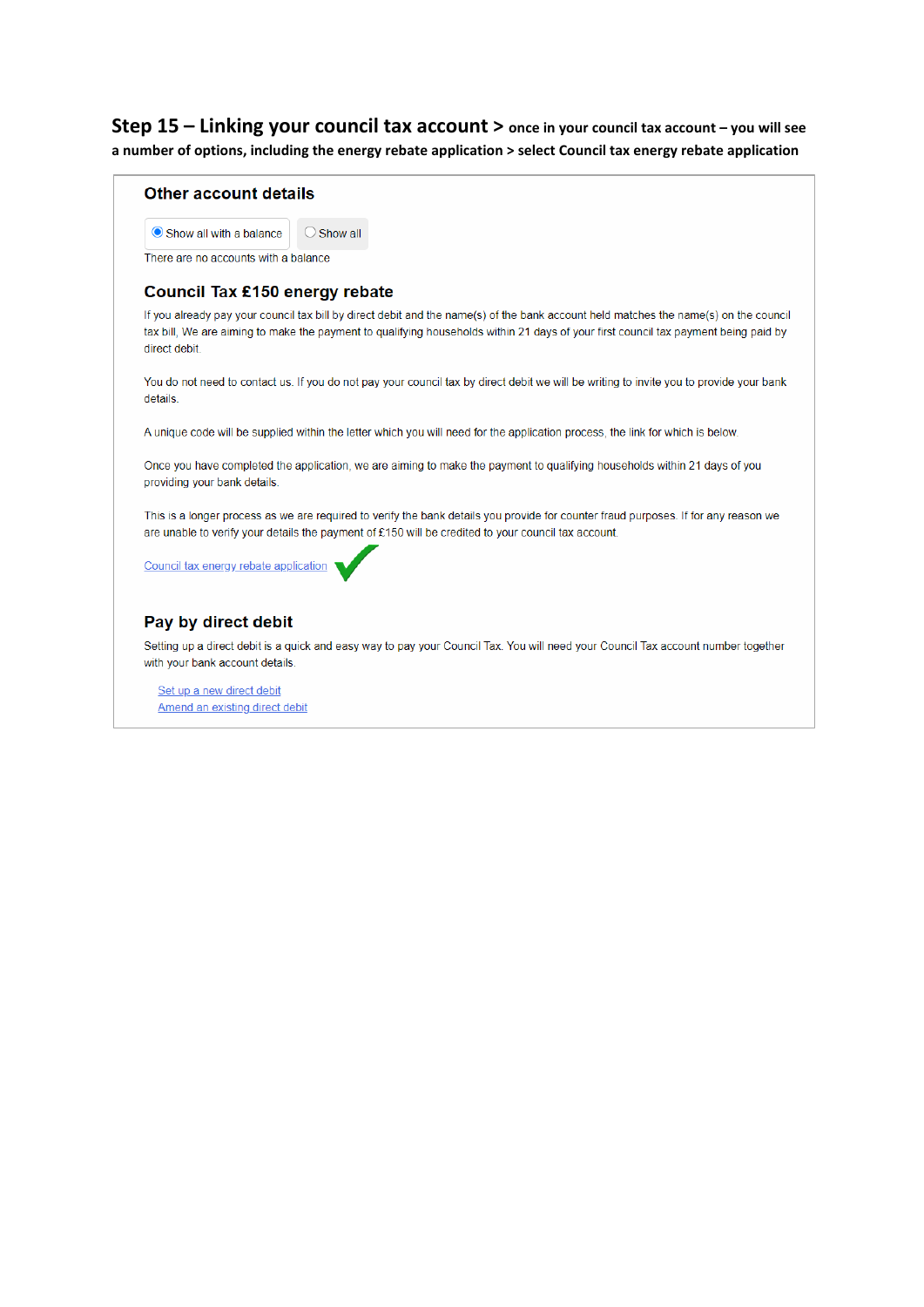**Step 16 – Applying for the energy rebate > now you are in the energy rebate application > select next.** 

| <b>Energy Payment</b>                                                                                                                                                                                                                                                                                                             |
|-----------------------------------------------------------------------------------------------------------------------------------------------------------------------------------------------------------------------------------------------------------------------------------------------------------------------------------|
|                                                                                                                                                                                                                                                                                                                                   |
| <b>Energy bills rebate 2022</b>                                                                                                                                                                                                                                                                                                   |
| The UK government has announced a one-off Council Tax payment of £150 for people who pay Council Tax in bands A to D. Only<br>one rebate payment will be made per household. Do not fill in this form if you normally pay your council tax by direct debit as we<br>already have your banking details in order to make a payment. |
| You are eligible to receive this rebate if:<br>• You are living at an address in North Somerset council on 1st April 2022, you are the liable Council Tax payer and it is your sole<br>or main residence.                                                                                                                         |
| To claim the rebate you need to fill in this short form and give details of the bank account that you want the payment made to.                                                                                                                                                                                                   |
| $\blacktriangleright$ Find out more about the rebate                                                                                                                                                                                                                                                                              |
| ► How to confirm that this request is real<br>Energy rebate important information                                                                                                                                                                                                                                                 |
|                                                                                                                                                                                                                                                                                                                                   |
| <b>CANCEL</b>                                                                                                                                                                                                                                                                                                                     |
| <b>Cookies</b><br>Contact us                                                                                                                                                                                                                                                                                                      |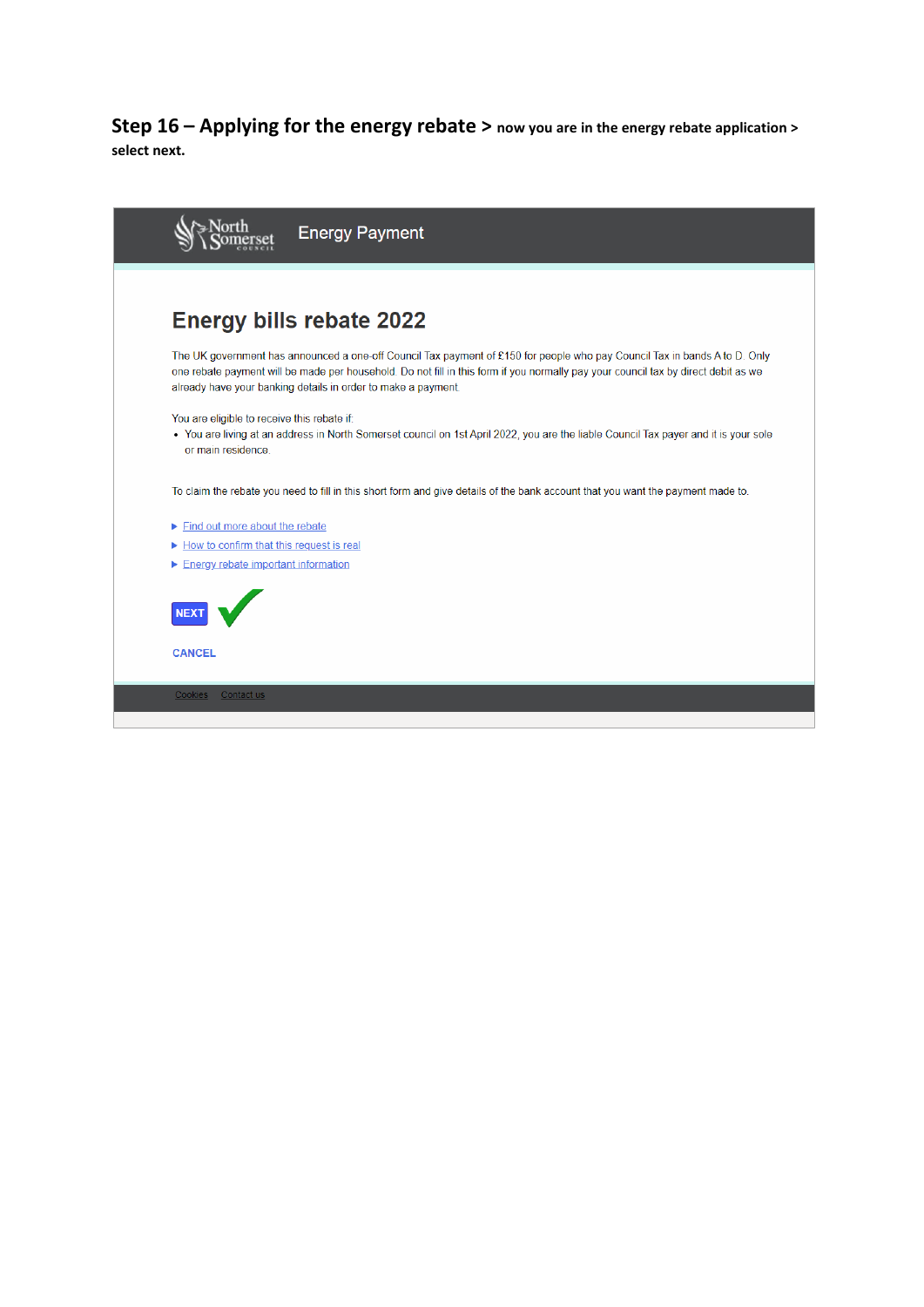|                                                                                         | <b>Energy Payment</b>                                                                                                         |  |
|-----------------------------------------------------------------------------------------|-------------------------------------------------------------------------------------------------------------------------------|--|
| <b>O</b> Previous                                                                       |                                                                                                                               |  |
| <b>Enter your details</b>                                                               |                                                                                                                               |  |
| This information is important. We will use it to confirm your payment.                  |                                                                                                                               |  |
| <b>First name</b>                                                                       |                                                                                                                               |  |
| <b>Last name</b>                                                                        |                                                                                                                               |  |
| <b>Council Tax account number</b><br>This will be noted on your invitation letter/email |                                                                                                                               |  |
|                                                                                         | held on invite letter                                                                                                         |  |
| <b>Access key</b><br>This will be on your invitation letter/email                       |                                                                                                                               |  |
|                                                                                         | held on invite letter                                                                                                         |  |
| <b>Email address</b>                                                                    | If you provide your email address we will send you a confirmation email and we may use this to contact you about your payment |  |
|                                                                                         |                                                                                                                               |  |
| <b>NEXT</b>                                                                             |                                                                                                                               |  |
| <b>CANCEL</b>                                                                           |                                                                                                                               |  |

**Step 17 – Applying for the energy rebate > now complete the energy rebate application**